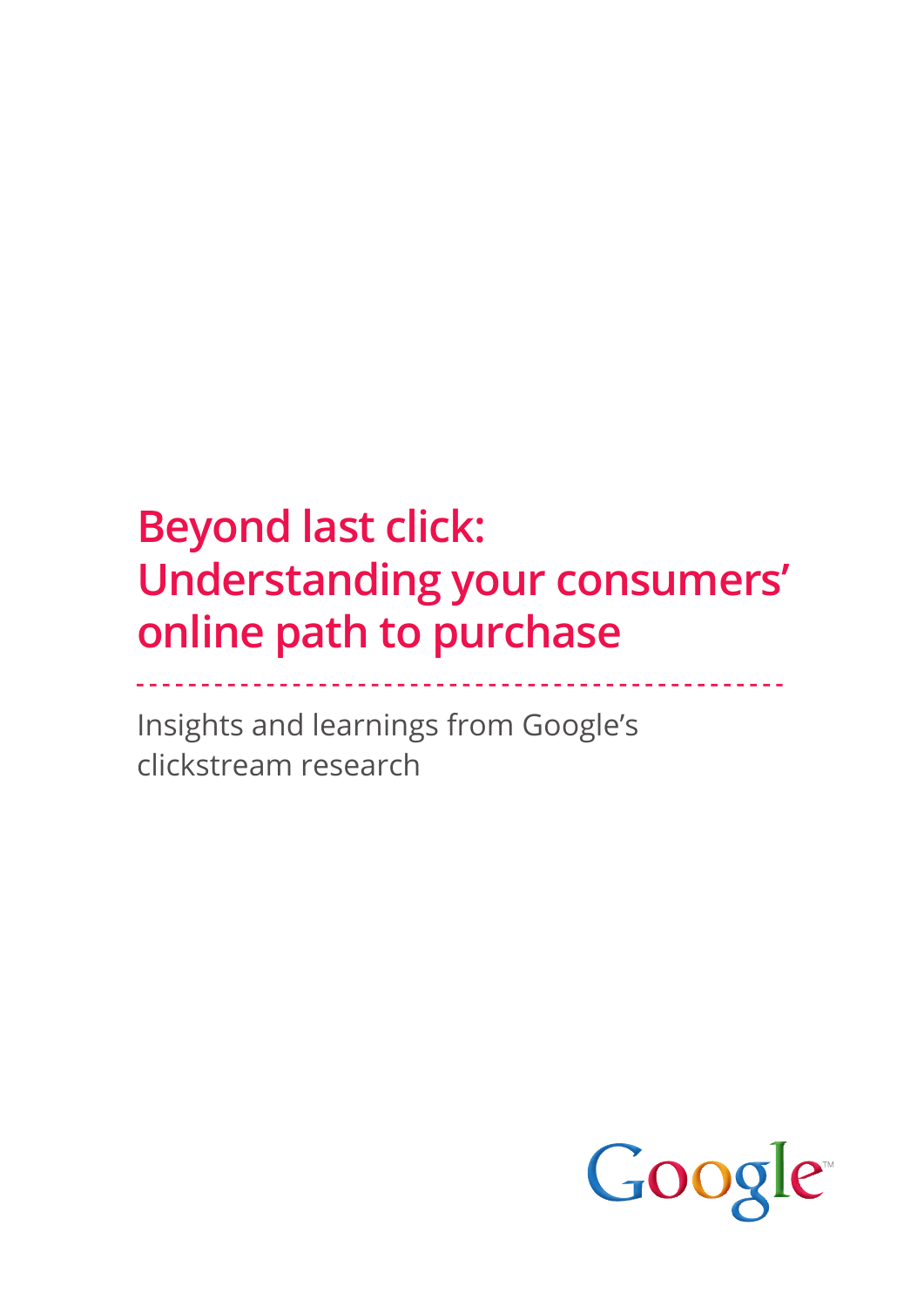### **Contents**

- Executive Summary
- · Introduction
- · Methodology
- Online Research Duration
- Purchase Paths
- The Role of Search
- · Brand vs. Generic Searches
- Conclusions
- Next Steps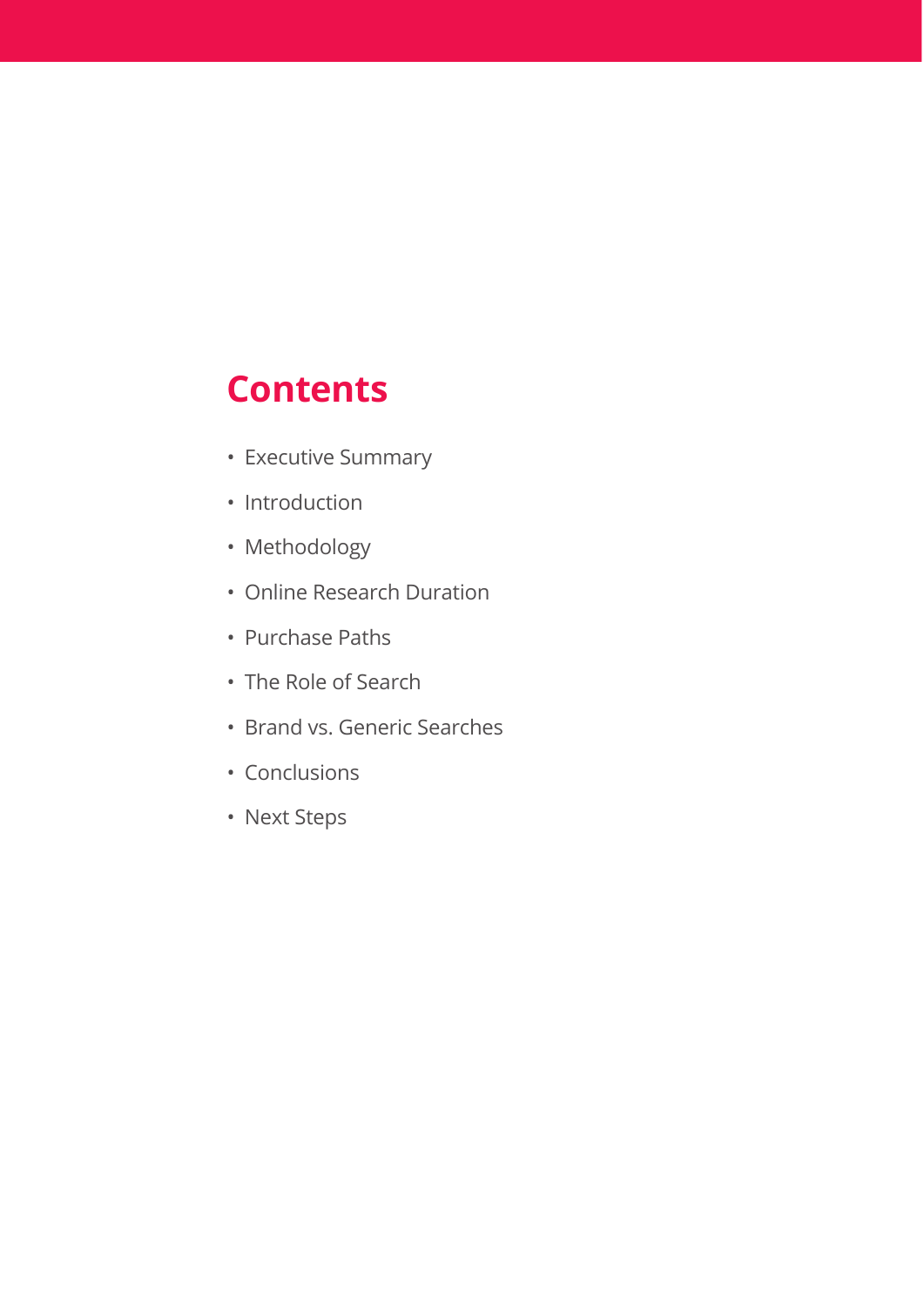## **Executive Summary**

This paper summarises the key findings and insights from Google's research into the important area of clickstream attribution. It will give you the facts to answer key questions such as: how long is the typical path to purchase, how many sites will be visited on average and how does search contribute to consumer decision making? We hope that this paper will encourage marketing leaders to move beyond a 'last click wins' model and take a fact-based approach to understanding their consumers' path to purchase. Key findings include:

- Research journeys are long and can last a month or more in some categories.
- One in three conversions occur 30 days after the online research began.
- 70% of purchasers use search at some point in their research journey.
- Search paths to purchase often include both brand and generic terms and 48% of purchasers switch between terms at some point in their journey.
- The way shoppers research and purchase different products online does not neatly follow traditional marketing funnel models.
- The amount of research conducted online is not clearly linked with the average order value of the products in question.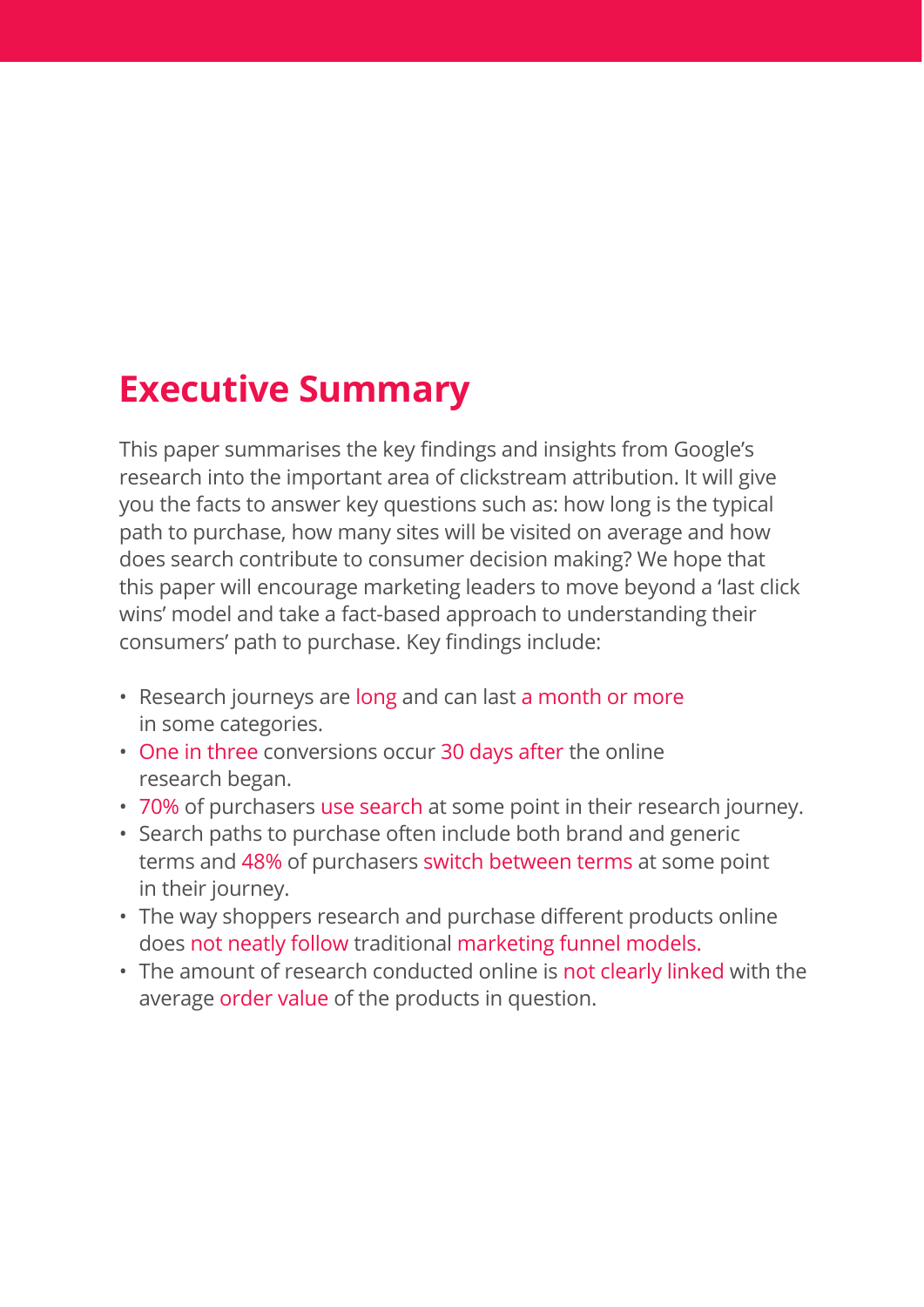## **Introduction**

According to the Connected Kingdom Report<sup>1</sup>, the Internet contributed £100 billion to the UK economy in 2009, and last year 62% of UK consumers bought goods or services online. The online advertising market continues to grow and the latest PwC/IAB figures show it is now worth over £4 billion in the UK<sup>2</sup>. The sheer number of people engaged in online research in some categories is staggering. For example, 60% of the UK internet population researched travel products online in a 3 month period<sup>3</sup>, and half of all travel in the UK is booked online<sup>1</sup>. In the apparel sector, where the majority of sales still go through retail stores, there were over 22 million people researching apparel online in the UK in the 3 month period we analysed<sup>2</sup>.

In a market where £1 in every £4 of marketing budgets is spent online, understanding shoppers' online journeys will help ensure online marketing activity and advertising measurement practices reflect real consumer behaviour patterns. To this end, Google and Nielsen partnered to conduct clickstream analyses of online research and purchase behaviour in multiple sectors in the UK.

The objectives of these clickstream analyses was to provide specific insights into:

- What consumers research online
- How long they spend researching
- Which sites they visit
- How they navigate between sites
- What they search for

<sup>1.</sup> Boston Consulting Group / Google - Connected Kingdom report, October 2010.

<sup>2.</sup> IAB / PwC as spend figures for 2010.

<sup>3.</sup> Custom Google / Nielsen clickstream research, 2010.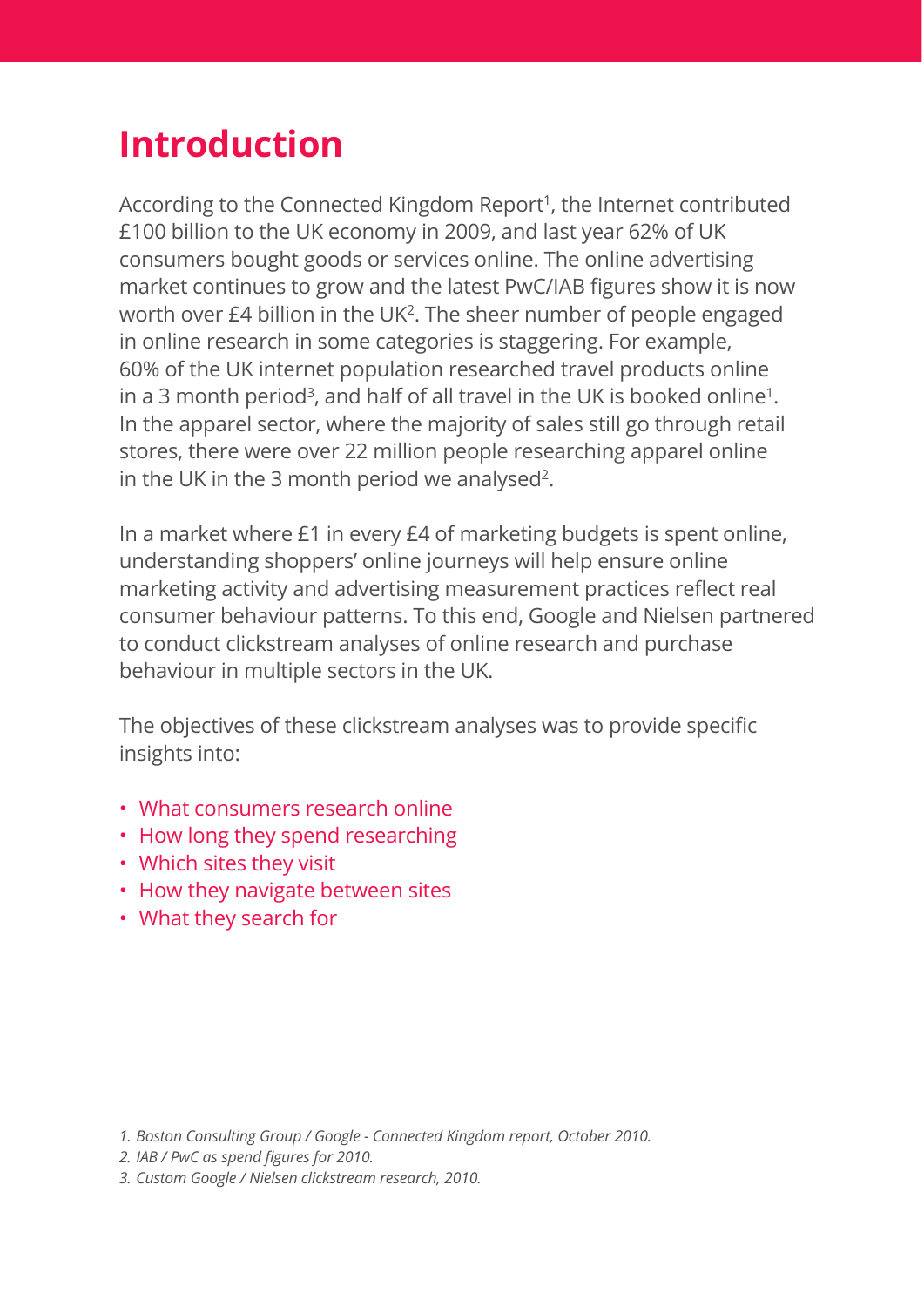# **Methodology**

The clickstream analyses commissioned by Google are based on data from Nielsen's NetView online consumer panel – the source of UKOM data. The first step in a study is to identify a sub-set of NetView panellists by defining certain behaviours we are interested in, for example researching travel online, and then examine all other category related activity in a given period.

Then we isolate a time period of analysis - usually a three month period. This length was chosen as previous research in this area indicated it was long enough to capture entire journey periods but short enough to isolate the relevant activity. Given the elongated nature of the house purchasing process in the UK, the property study was run over a longer 6 month time period.

Once a category and time period has been chosen we then work with Nielsen to classify the sites and search terms into relevant sub-categories. For a given category (such as car insurance or travel) we identify all the relevant sites that fall under that category. Then different types of sites within a category, e.g. aggregator or advice sites, are sub-classified. We also analyse website URL structures to identify consumers who performed an action of interest, e.g. placing an item in a basket, filling in an application, or buying a flight. Finally, all category-relevant search activity is identified and classified as either branded (e.g. "Vodafone", "Nokia"), generic (e.g. "phone contract", "mobile phone"), or a combination of both.

Once we have classified sites and search terms, we segment the audience into mutually exclusive groups: researchers, estimators, and purchasers. Researchers are people who visit content-related pages but don't get a quote or transact. Estimators are people who place items in baskets or get quotes online but do not make a purchase. Purchasers are people who transact or perform another conversion event, as defined in figure 1. For the maiority of this paper we focus on purchasers.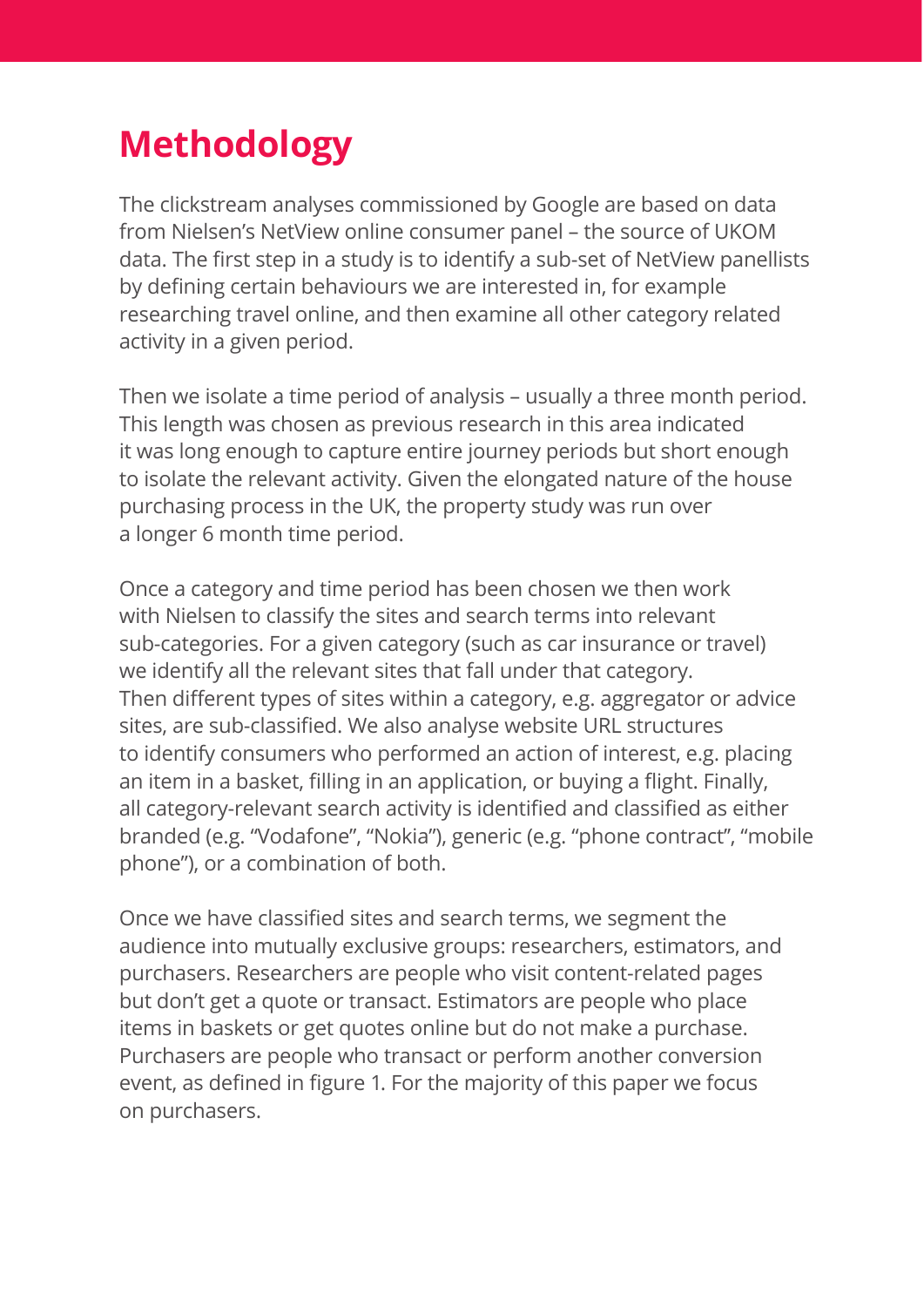As we are using Nielsen's opted-in consumer panel all data protection laws have been met and no personally identifiable information has been used in these studies.

| <b>UK Study</b>      | Sample size* | <b>Definition of purchase</b>                                               |  |
|----------------------|--------------|-----------------------------------------------------------------------------|--|
| <b>Travel</b>        | 15,453       | Online travel purchase                                                      |  |
| Apparel              | 12,831       | Online apparel purchase                                                     |  |
| <b>Mobile Phones</b> | 6,713        | Online mobile phone purchase                                                |  |
| Energy               | 4,729        | Online utilities purchase                                                   |  |
| <b>Car Insurance</b> | 3.796        | Online insurance purchase                                                   |  |
| Loans                | 1.700        | Online loan purchase                                                        |  |
| <b>Property</b>      | 3.722        | Download (PDF, schedule etc), Action<br>(email friend etc) or contact pages |  |

#### **Figure 1: Studies included in this paper**

\* Sample size refers to any user who visited content or searched on terms related to that category in the  $defined$  *period.* 

The value in using a panel-based analysis, compared with website analytics or ad server tracking data, is that we get a more complete picture of the online journey across the whole category ecosystem, rather than just through the lens of an individual advertiser's touch points with their shoppers.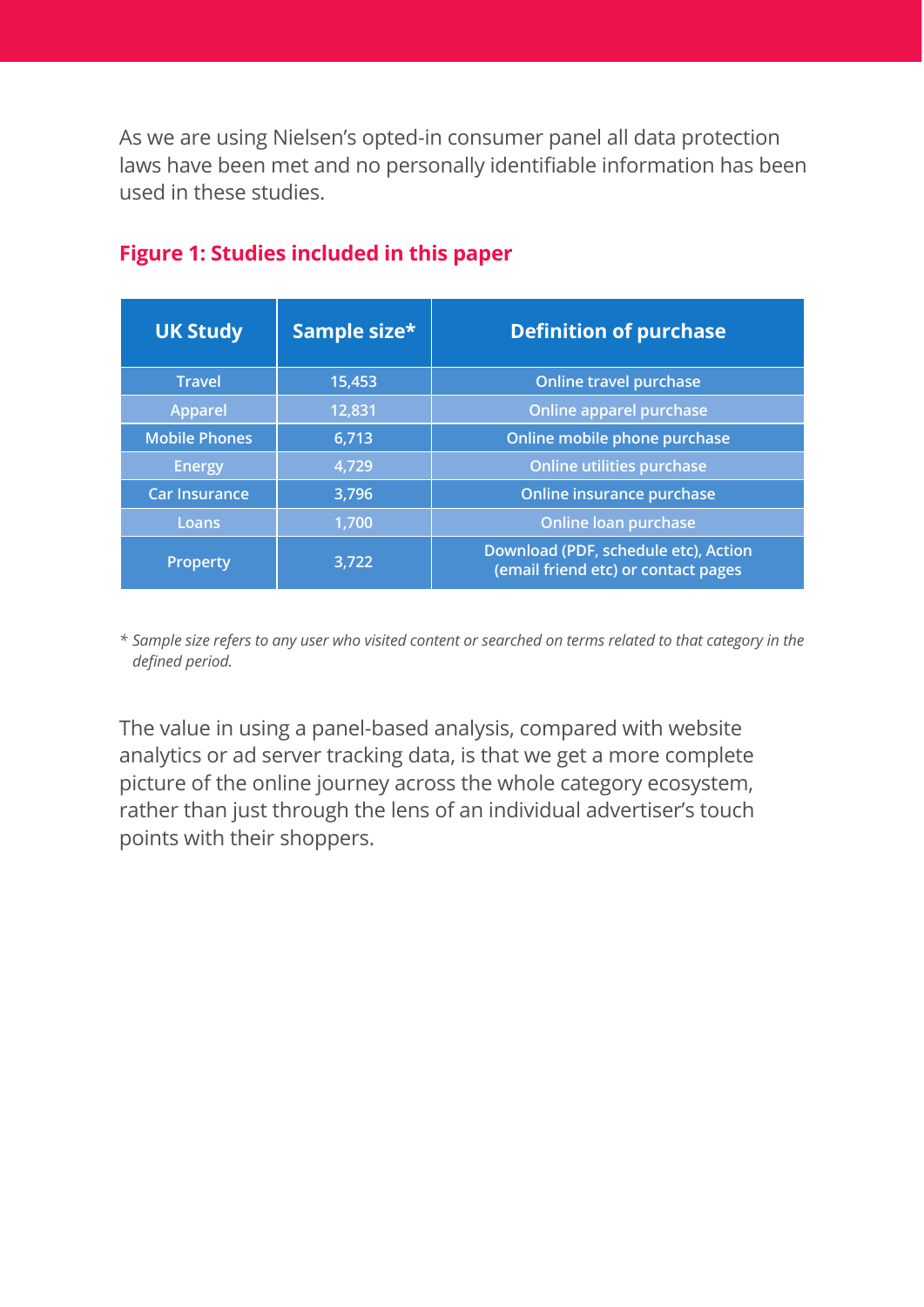# **Online Research Duration**

### *1 in 3 conversions takes place 30 days after the research began*

One of the first things we learned from the clickstream research is that consumers typically spend much longer researching purchases online than might be conventionally assumed from examining ad server or analytics path data. People shopping for clothes or shoes online spend, on average, almost a month shopping around and making up their mind before making a purchase. Travel, with all of its fantasy shopping potential and myriad of providers, aggregators and advice sites involves journeys with an average length of 24 days.



#### **Figure 2: Average journey length in days per purchase**

*Base: All purchasers as defined in each category*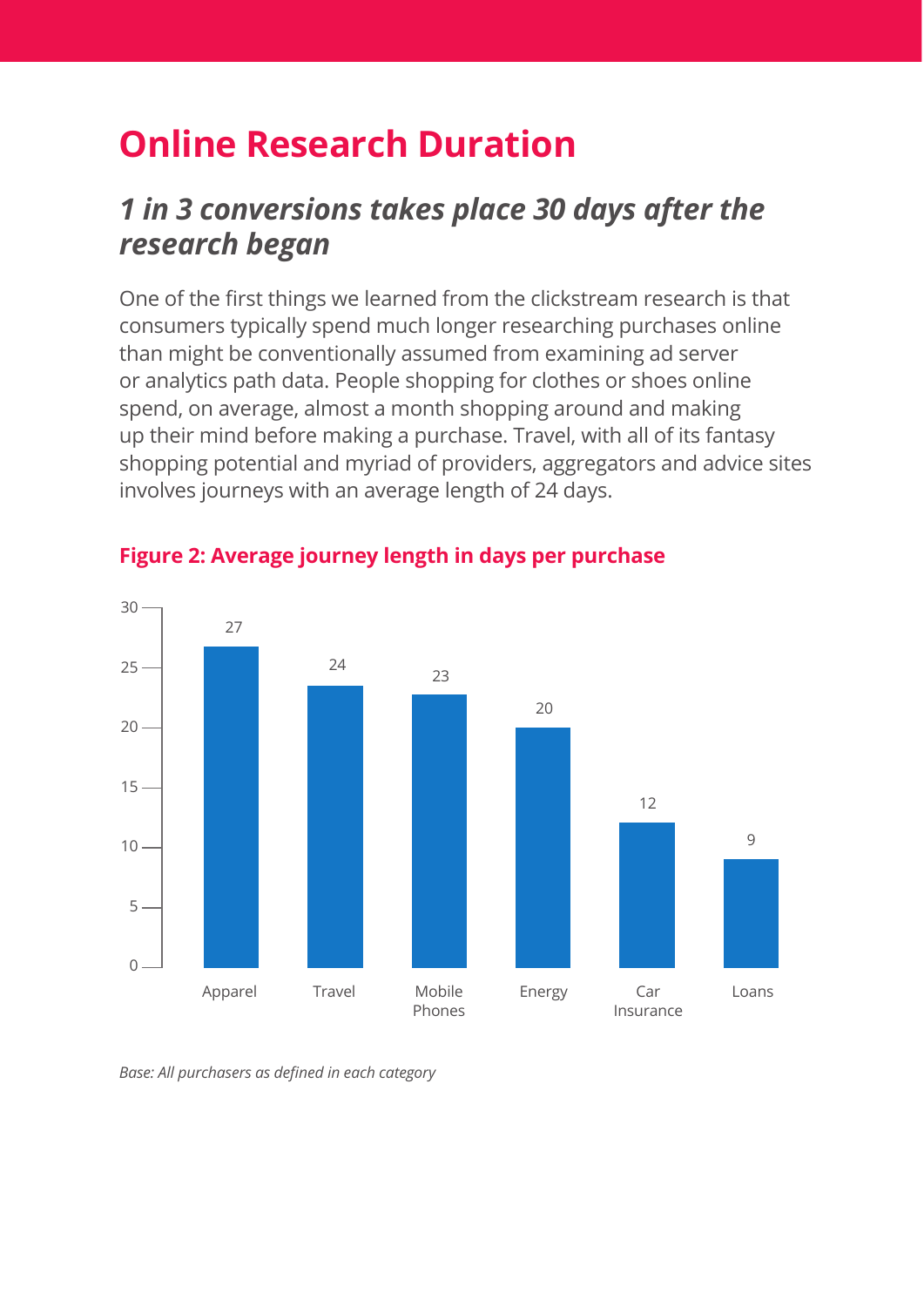Though the average path to purchase for all verticals is under 1 month. we find that one in three conversions occur at least 30 days after the initial research began. In travel, more than one quarter of purchases occur after 30 days. This trend is repeated in retail where one third of transactions occur after 30 days. In contrast, when people research online for a gas or electricity provider about half (54%) of them convert within 24 hours, compared with only around 20% of within the day purchases in travel and apparel shopping.



#### **Figure 3: Cumulative percent of purchases for apparel, travel and energy**

*Base: All purchasers as defined in each category* 

Advertisers can determine what their own conversion journeys look like by using conversion tracking tools which allow them to make informed decisions on their cookie windows. Ideally such decisions would start to get category specific - the attribution window for different categories should reflect different customer journey lengths.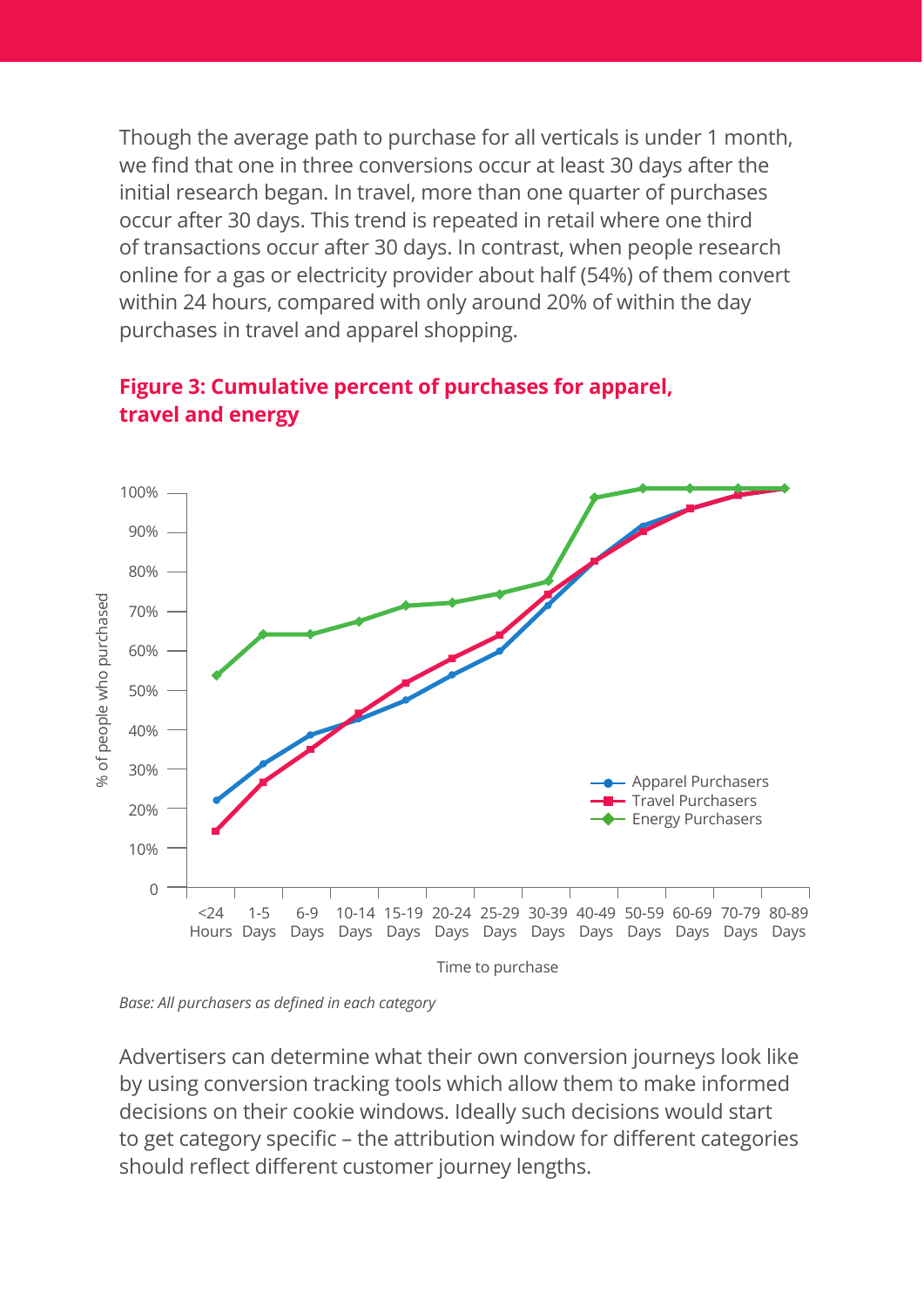

#### **Figure 4: Average research time in hours per purchase**

*Base: All purchasers as defined in each category* 

More days in market usually adds up to more activity racked up online - in terms of both hours spent and number of sites visited, as illustrated in Figures 4 & 5.

#### **Figure 5: Site visits before a purchase**

| <b>Category</b>         | <b>Average site</b><br>visits per<br>purchase | <b>Number of different</b><br>sites visited<br>per purchase | <b>Average</b><br>number of visits<br>to each site |
|-------------------------|-----------------------------------------------|-------------------------------------------------------------|----------------------------------------------------|
| <b>Travel</b>           | 21.6                                          | 9.4                                                         | 2.3                                                |
| Apparel                 | 11.4                                          | 2.9                                                         | 3.9                                                |
| <b>Mobile Phones</b>    | 9.4                                           | 4.1                                                         | 2.3                                                |
| <b>Energy</b>           | 7.4                                           | 3.4                                                         | 2.2                                                |
| <b>Car Insurance</b>    | 5.6                                           | 3.9                                                         | 1.4                                                |
| Loans                   | 4.2                                           | 2.8                                                         | 1.5                                                |
| <b>Overall Averages</b> | 9.9                                           | 4.4                                                         | 2.2                                                |

*Base: All purchasers as defined in each category*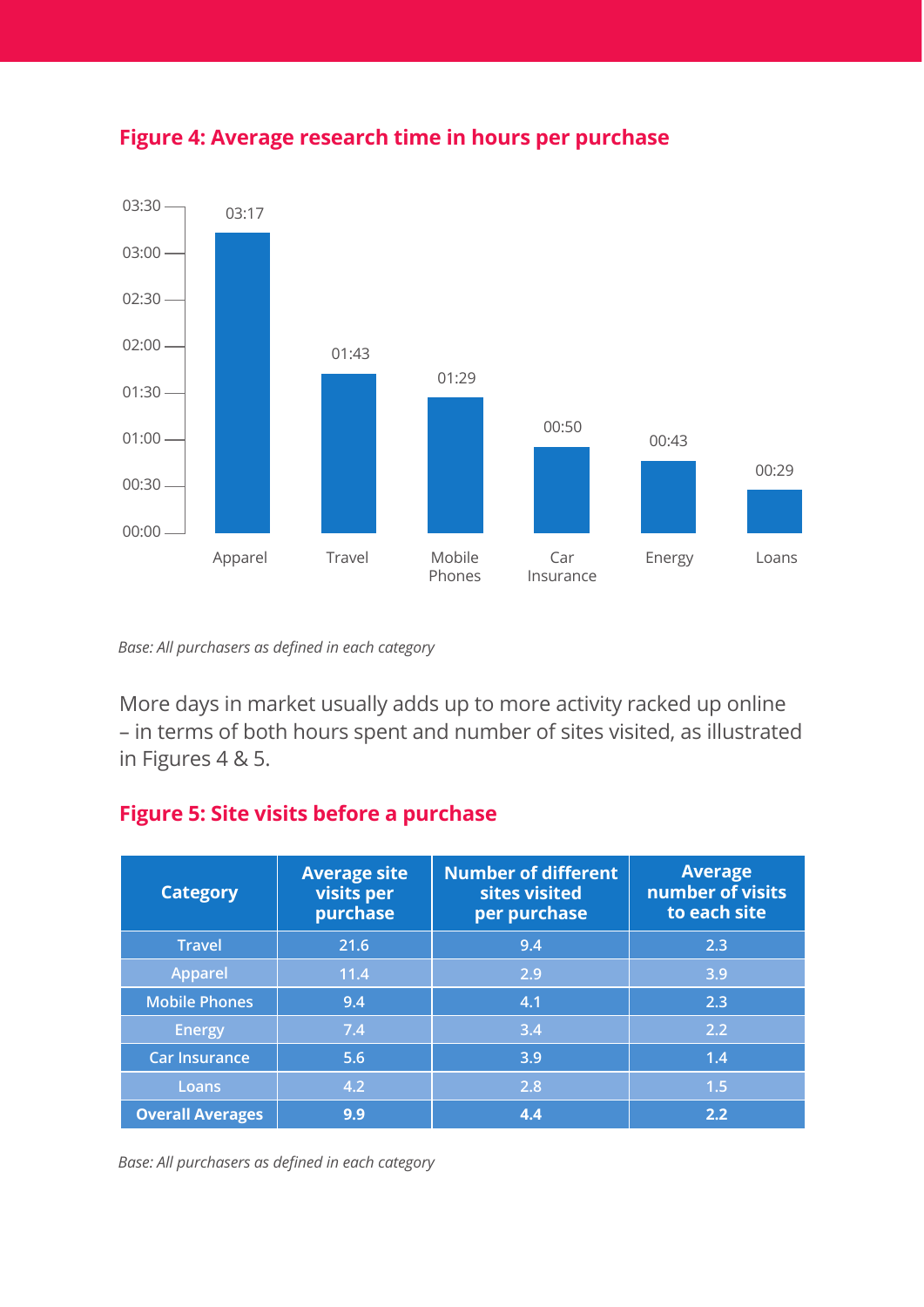# **Purchase Paths**

### *Journey paths can be very long and complex*

In order to bring these various metrics to life, it helps to look at actual user paths, and how people search and research on their way to a purchase.



#### **Figure 6: Travel path**

For example, above we have an individual's online journey for a high involvement purchase: travel. This particular iourney lasted 28 days. and included many generic keywords (generic in this context means travel related terms not including any brands for companies in the travel sector). The range of sites visited include aggregators such as TripAdvisor, as well as tour operators such as First Choice and Thomson, many of whom provided quotes - but First Choice gets the business in the end after all that shopping around. The final purchase is made after the individual searches once again for "corfu holidays". which was the query that began their journey.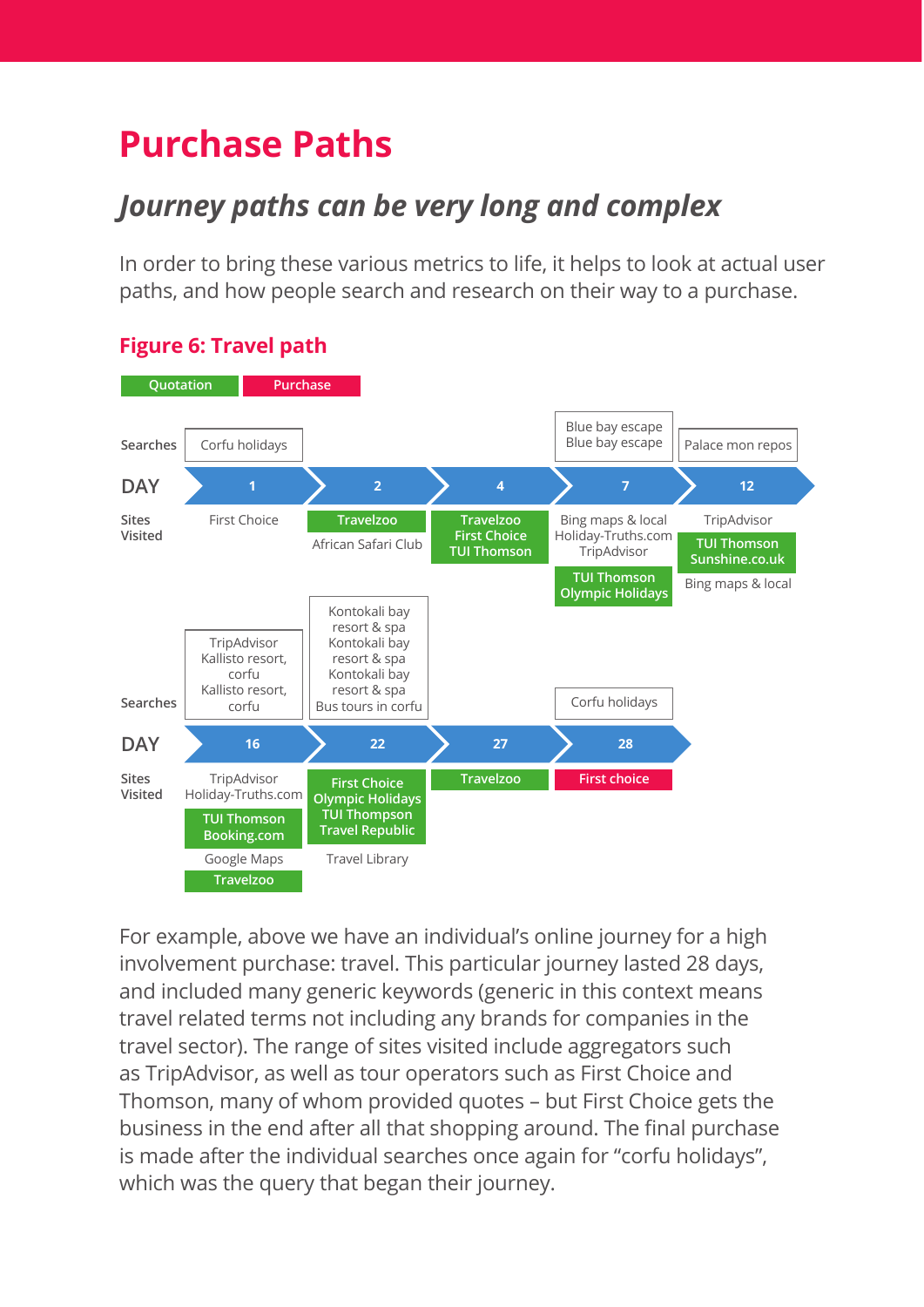Overall navigation patterns in travel remain complex, right up until the moment of purchase. Figure 7 illustrates that the online shopper is still consulting a wide range of sources during the final session when a transaction happens.



#### **Figure 7: Audience movement in the travel market before a purchase**

Start points in black  $\rightarrow$  Google Traffic

*Base: Purchasers in the Travel market.* 

Note: Arrows represent proportion of users who go from one site type to another in the purchase session. *(Audience movements under 7% not stated)*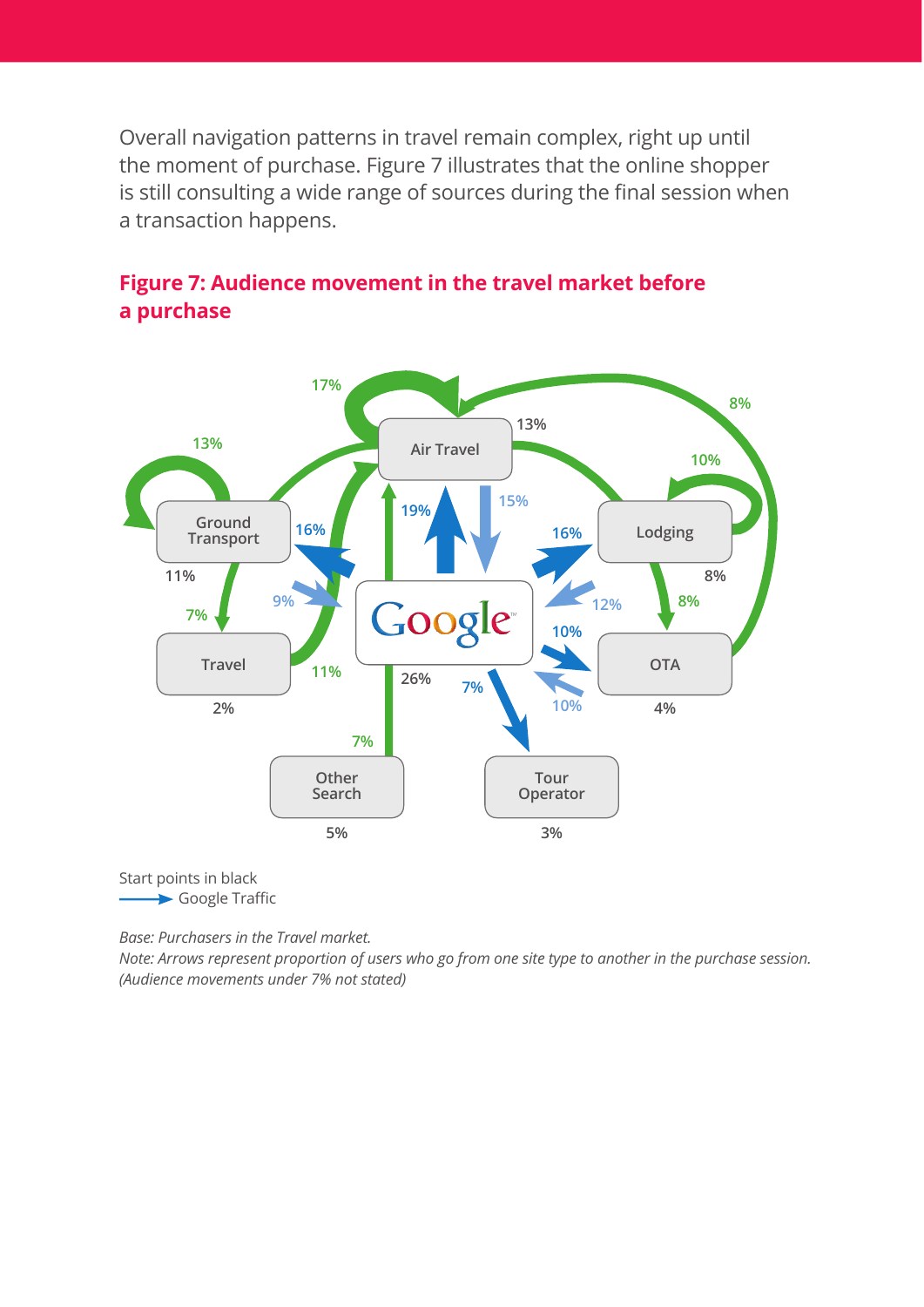In contrast, we see that a typical online car insurance purchase is much shorter and more direct. In this example path (figure 8, below), there are only two active days in the category, and the individual obtains fewer quotes prior to engaging in a conversion event. In aggregate the navigation paths insurance shoppers take (figure 9) appear much simpler than in travel.

#### **Figure 8: Car insurance path**



#### **Figure 9: Audience movement in the car insurance market before a purchase**



*Base: Purchasers in the Car Insurance market.* 

Note: Arrows represent proportion of users who go from one site type to another in the purchase session. *(Audience movements under 7% not stated)*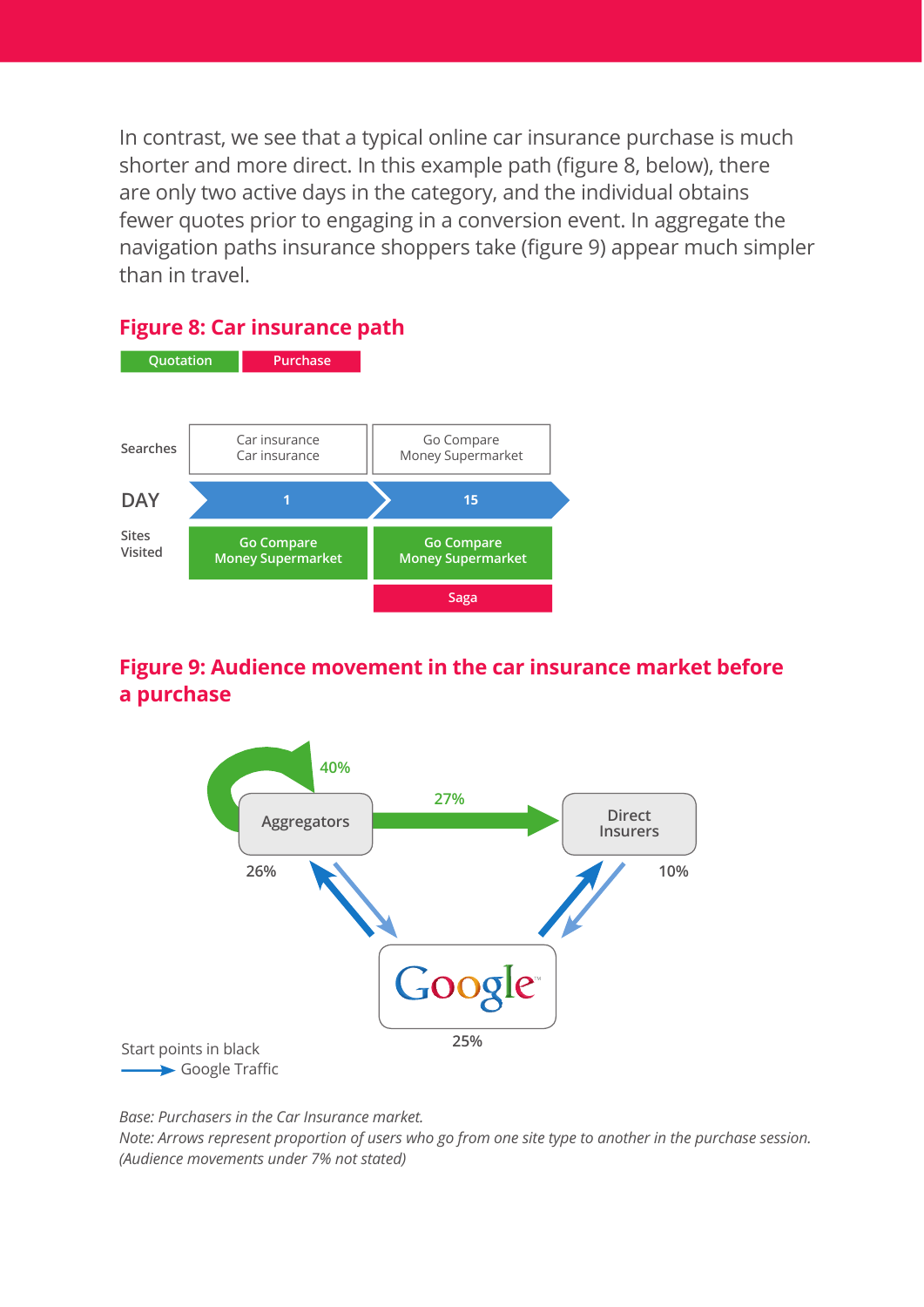# **The Role of Search**

### *70% of consumers who purchase use search*

Across the sectors studied, over 70% of consumers who purchased online performed at least one relevant search during the observation period. Individuals who buy online are 30% more likely, on average, to have performed a search than individuals whose online research did not end with a conversion. These individuals are also more likely (by 17%) to have clicked on a sponsored search ad.



#### Figure 10: Percent of consumers using search in their **purchase journey**

*Base: Searchers who purchased as defined in each category* 

This analysis only shows correlation between searching, clicking on sponsored links and making a purchase, not causation. However, this does indicate that people who are in market to buy are more likely to click on ads to navigate more directly to relevant shopping related content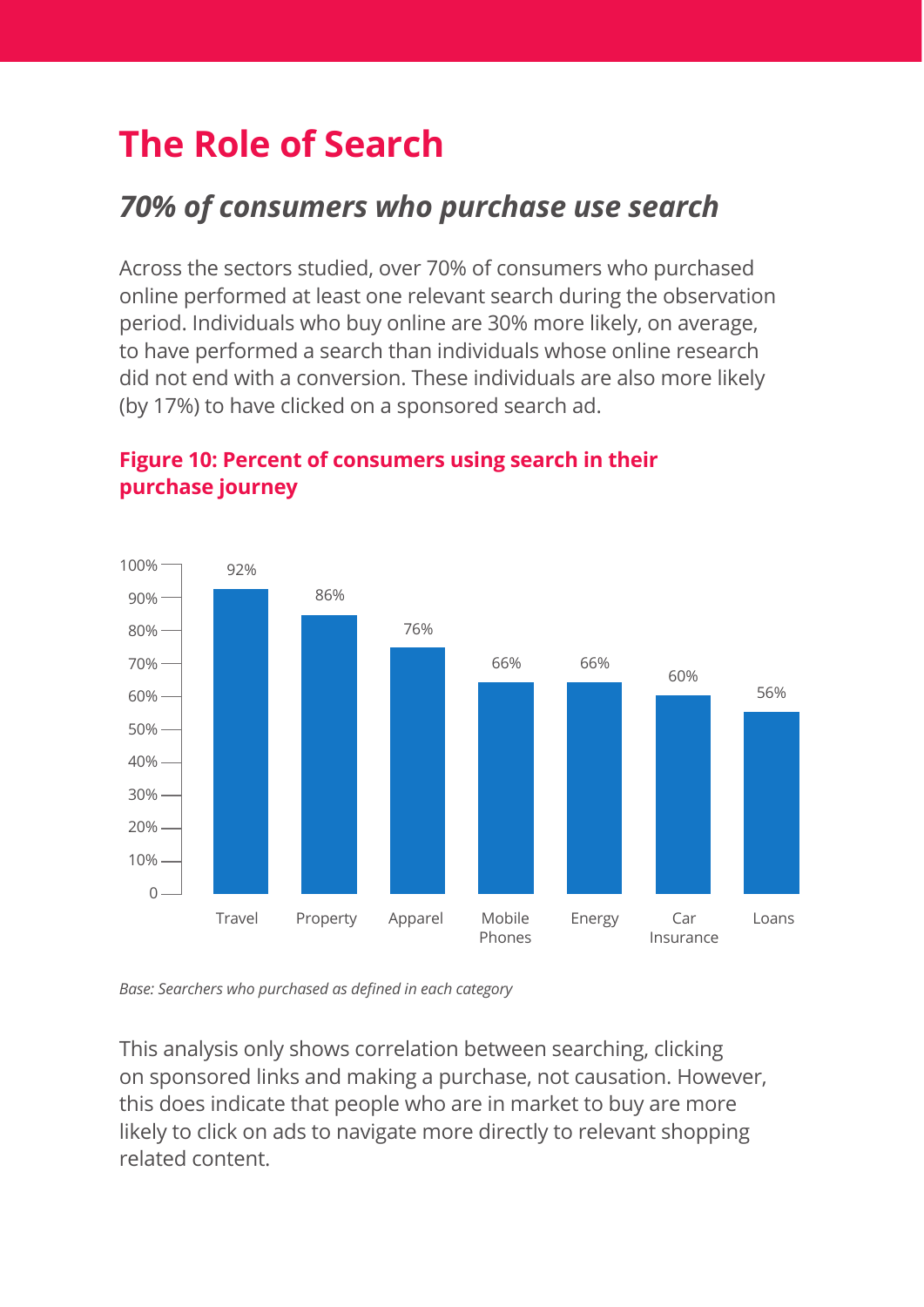

Figure 11: Average number of searches per purchase

Base: Searchers who purchased as defined in each category

Although apparel shoppers spend the longest number of days deciding to buy, travel shoppers are by far and away the most prolific searchers during the research process. In fact, 1 in 10 travel researchers actually searched more than 50 times during the 3 month observation period.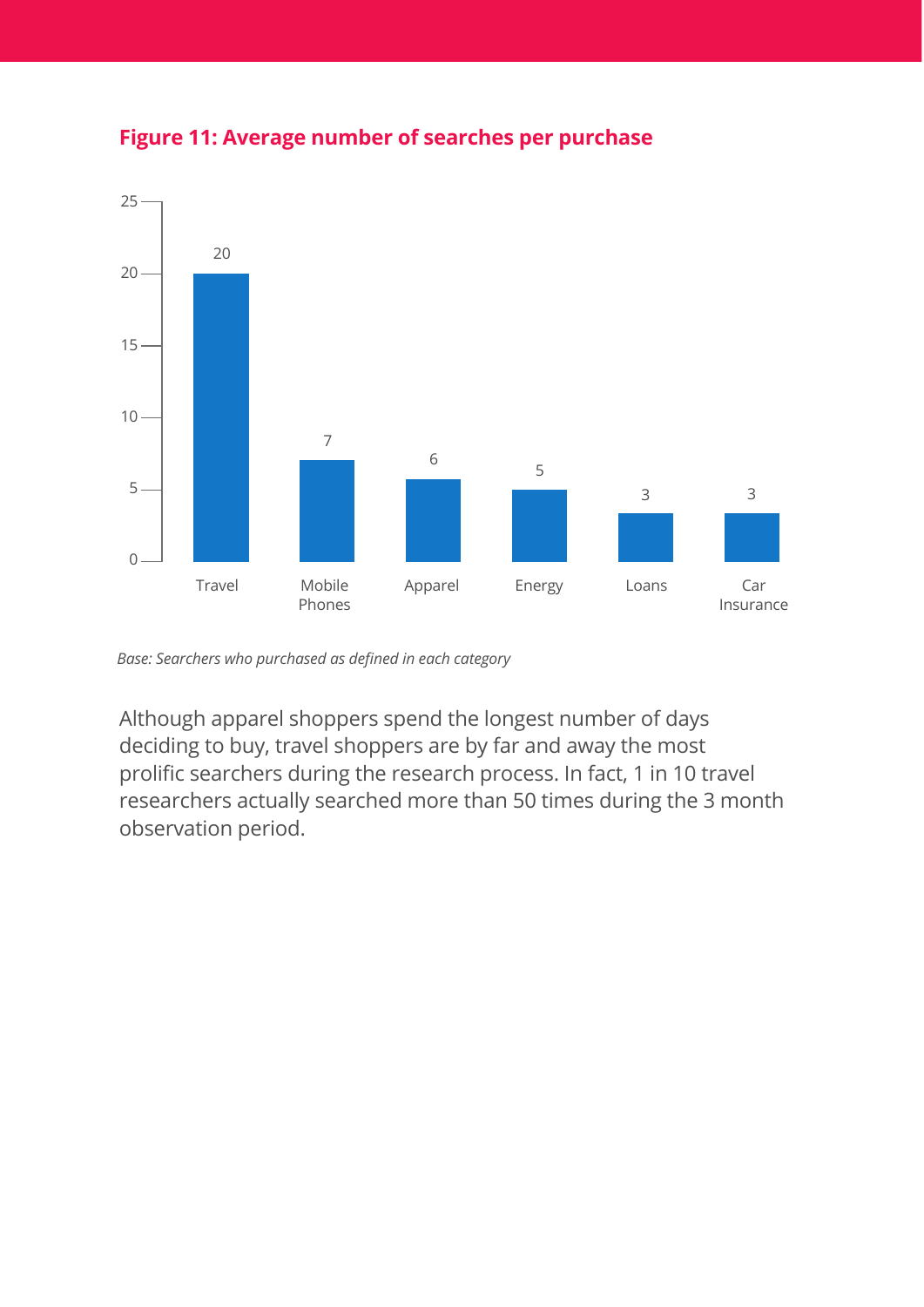## **Brand vs. Generic Searches**

### *Generics play a key role in the research process*

In some categories, such as property or travel, using generic queries (e.g. "property for sale oxford") is almost ubiquitous (see figure 12). In other sectors, although the volume of generic activity is still substantial, a significant proportion of shoppers have good knowledge of the sector participants from prior experience or extensive advertising and navigate solely through brand terms (e.g. "Vodafone"). It should be noted however that although the reach of generic keywords may not match the aggregate reach of brand terms, the reach of generic keywords will usually be much greater than the reach of any individual brand's search terms, as their share of voice will only be a fraction of the hranded search total



#### **Figure 12: Brand vs. generic searchers**

*Base: Searchers who purchased as defined in each category*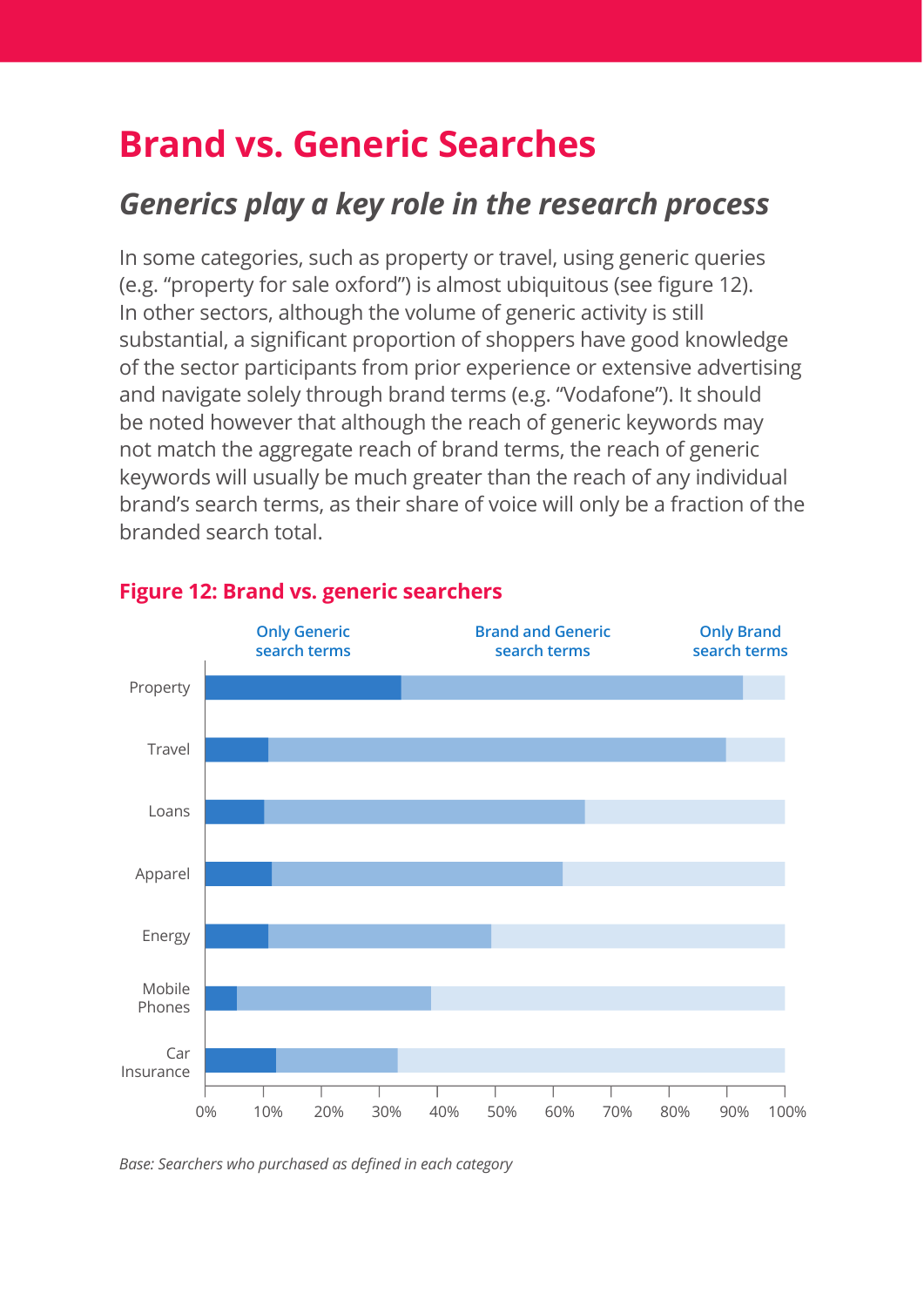- lust as people who convert online are more likely to use search and sponsored links than non-converters, they are also 19% more likely, on average, to search on generic terms than those who end up just looking and/or converting offline.

#### **Figure 13: Generic to branded paths**



*Base: Purchasers in the 'Apparel' Market*

It is often assumed that consumers start their online journey with generic terms, and use branded terms as they move closer to the purchase event. However, these clickstream analyses do not fully back up this belief. There is a tendency for more generics to appear earlier in the process, but many paths do not follow the expected pattern.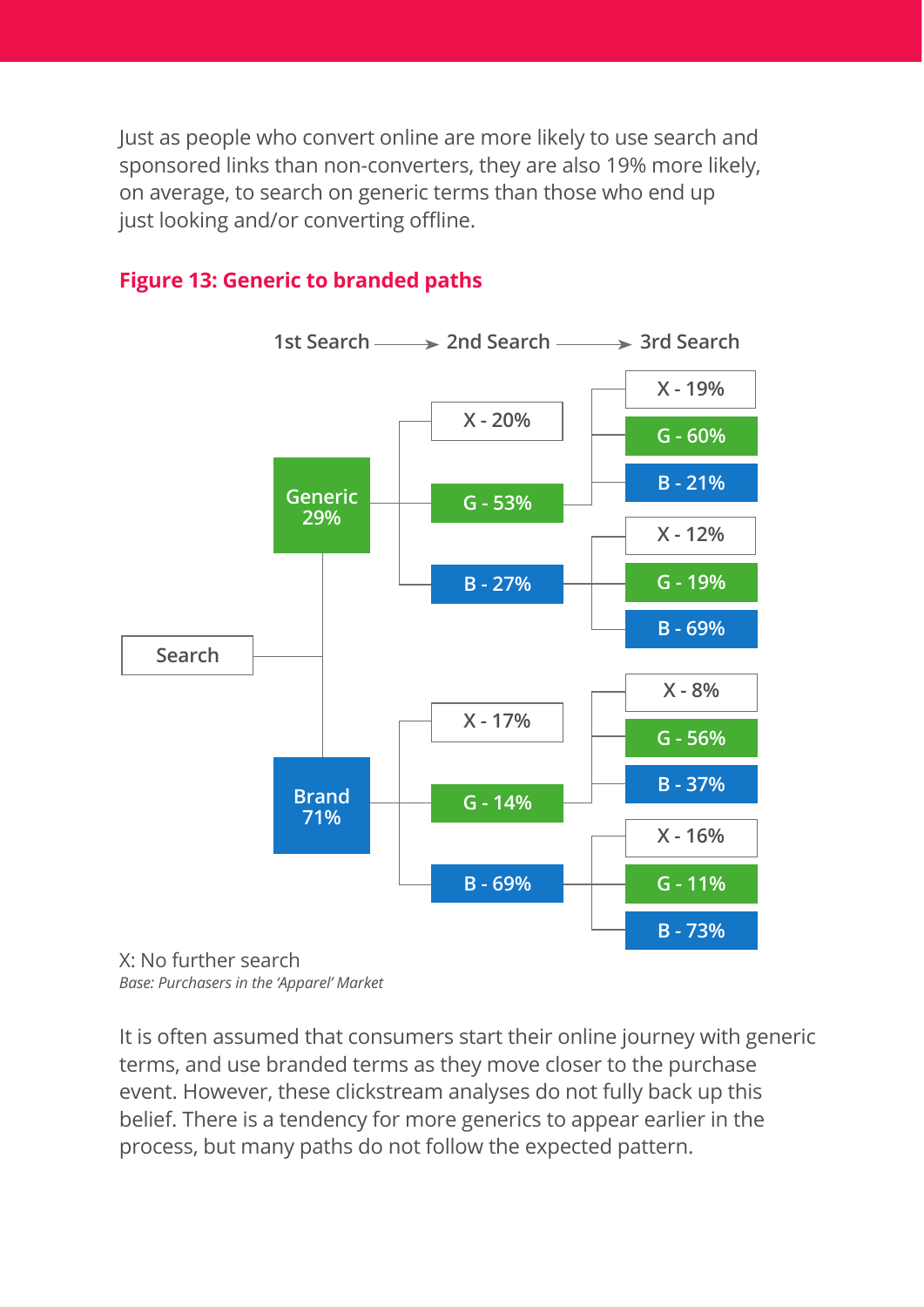Shoppers often switch between generic and brand keyword searches at different points in their journey. For example, figure 13 documents first three searches of apparel shoppers. 14% of apparel shoppers who start with a branded search follow on with a generic search. however 27% of people who start their journey with a generic search, continue up with a branded search. On average across categories, 48% of people switch between brand and generic at some point on the way to a conversion (see Figure 14).



#### Figure 14: Percent of consumers who use both brand and generic **terms in their purchase journey**

*Base: Searchers who purchased as defined in each category*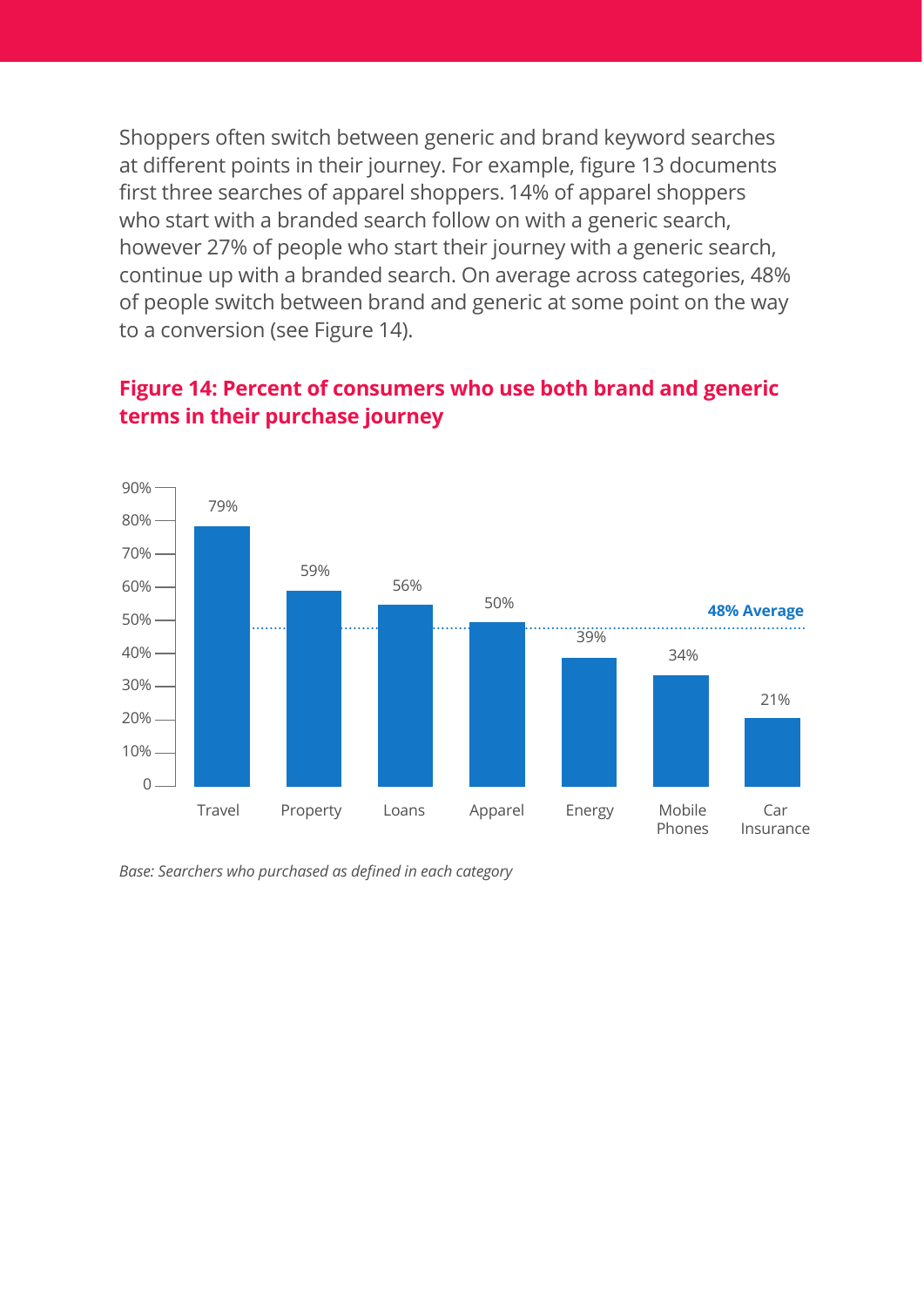## **Conclusions**

### *Consumer behaviour is intensive, complex and highly personal*

To achieve the maximum number of profitable sales or conversions advertisers need to understand the full value of all consumer online touch points and in particular the role of 'assist' clicks in the consumer path to conversion.

Traditional marketing funnel models are less useful in the online environment, where smart, savvy consumers are in control. The Nielsen clickstream studies show the extent to which people shop around, and research over multiple sessions, entering multiple searches across both branded and generic keywords. Evidence from the studies calls into question traditional assumptions about the role of branded and generic keywords in the funnel as they are often both used at all stages in the online journey.

To maximise sales online advertisers must take advantage of all consumer touch points, not just those that drive business on a last click basis. Multi-click journeys matter, they drive sales volume and value: they account for nearly half all paid search conversions and they are worth more, on average an additional 8% in basket value<sup>4</sup>. Generic search activity tends to happen earlier in the consumer journey, and therefore is likely to be undervalued by last click attribution models.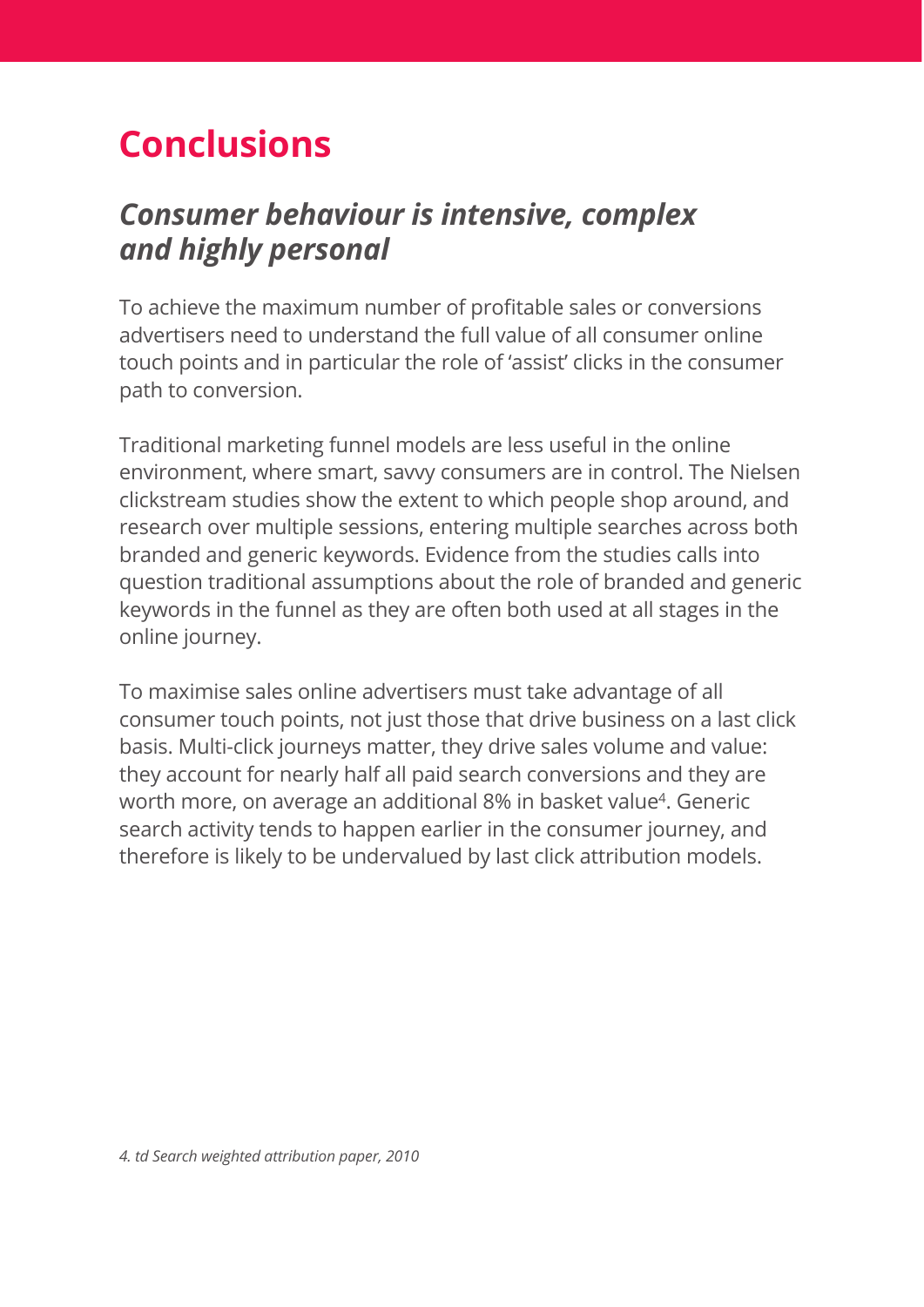## **Next Steps**

Refine your approach to search to address all stages of the customer journey. Use the following process to help you actively manage and bid effectively on both converting and assist (sometimes known as "pathway") keywords:

#### **Test and iterate**

- Examine your own customer journeys and assess areas for potential misattribution. Use tools such as Google's Search Funnels or DoubleClick Exposure to Conversion reporting to help.
- Measure the sensitivity of keyword performance to multiple attribution models to expose potentially undervalued keywords and identify what needs further validation
- Run experiments or regression modelling to validate what really works.
- Feed test results back into the attribution models or CPA targets.
- Continue to optimise.
- Repeat! The test and iterate cycle should be a regular routine.